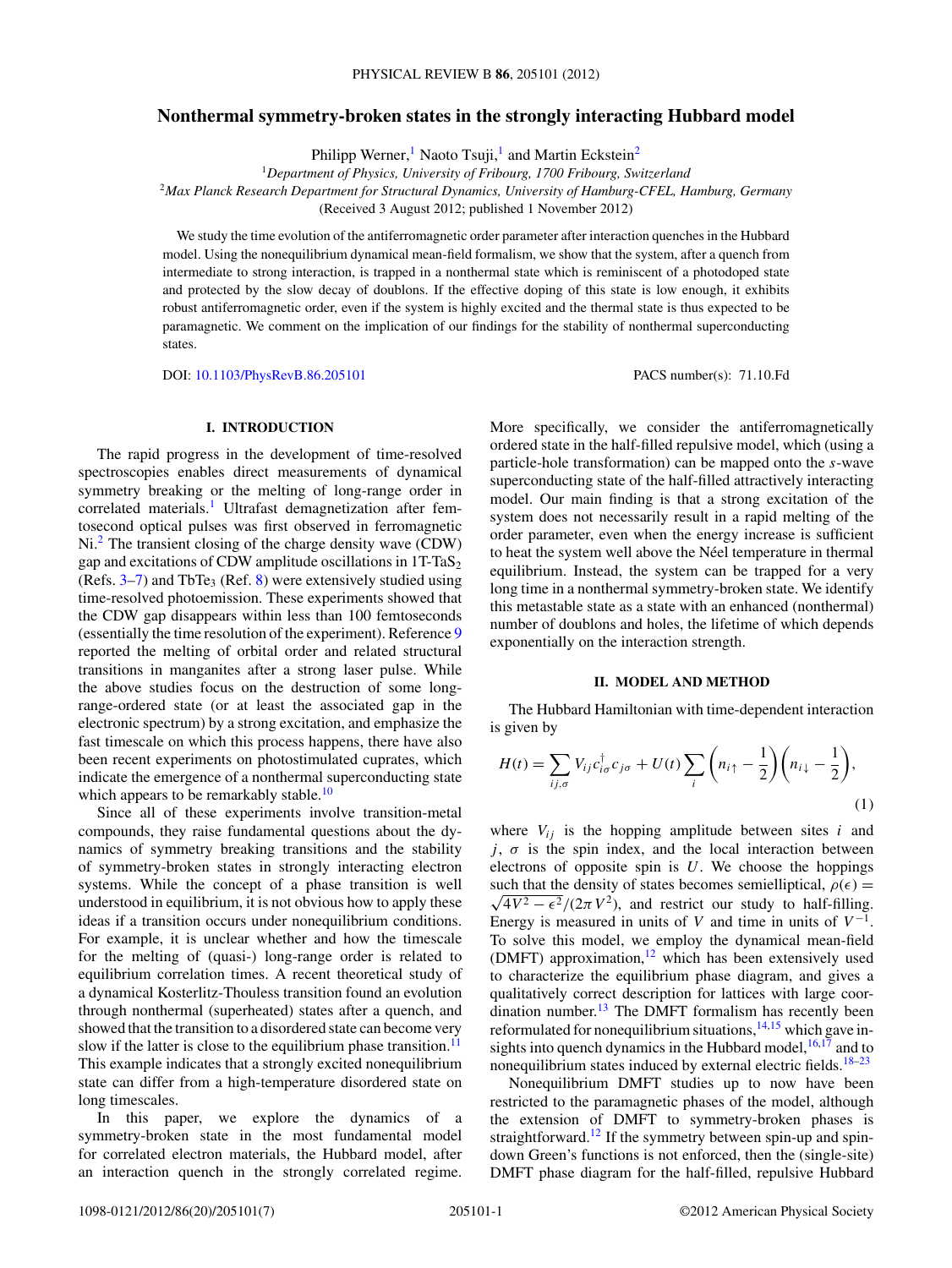<span id="page-1-0"></span>

FIG. 1. (Color online) Left panel: Antiferromagnetic phase diagram for the half-filled Hubbard model. The blue line with circles shows the exact DMFT result (from Ref. [26\)](#page-6-0), the red line with open circles the NCA approximation, and the green line with stars the OCA approximation. Diamonds indicate  $T_{\text{eff}}(U)$  for interaction quenches from  $U = 4$ ,  $T = 0.1$ . Right panel: NCA phase boundary as a function of filling at  $U = 8$ . The star indicates the effective temperature of the doped Hubbard model with the same magnetization as in the trapped state (see text).

model exhibits an antiferromagnetically ordered phase at low temperature (denoted by AFM in Fig. 1). For attractive *U*, one finds an analogous phase diagram with AFM order replaced by *s*-wave superconductivity (at half-filling, the superconducting state is degenerate with a CDW phase, but in the doped system, superconductivity is more stable). The nature of the *s*-wave superconducting (or AFM insulating) state changes qualitatively as  $|U|$  crosses the value corresponding roughly to the maximum in the critical temperature. This is known as the "BCS-BEC" crossover. $24-26$  Here, we will focus on the strongly interacting (non-Slater) AFM insulator, which corresponds to the "BEC" regime on the attractive side (for a complementary study of the weak-coupling or "BCS" regime, see Ref. [27\)](#page-6-0). We are interested in the stability of the ordered phase after a sudden switch of *U* into the paramagnetic regime. The quench provides an idealized but theoretically well-controlled excitation procedure. Although it is artificial from the point of view of condensed matter experiments, we will see in the following that the main effect of a quench to strong *U* is to "freeze in" an excess number of doublons and holes (relative to the new equilibrium state), so that the dynamics is qualitatively similar to the behavior expected in photodoping experiments.[28](#page-6-0)

To study antiferromagnetic states within DMFT on a bipartite lattice, we have to solve impurity problems for each sublattice. For the semielliptic density of states (Bethe lattice), the hybridization function  $\Lambda_{A,\sigma}$  ( $\Lambda_{B,\sigma}$ ) for the *A* (*B*) sublattice is given by the self-consistency condition  $\Lambda_{A,\sigma} = V^2 G_{B,\sigma}$  ( $\Lambda_{B,\sigma} = V^2 G_{A,\sigma}$ ), where *G* is the local lattice Green's function. Together with the relation  $\Lambda_{A,\sigma}$  =  $\Lambda_{B,\bar{\sigma}}$  (for pure Néel-type symmetry breaking), this leads to a single impurity calculation with self-consistency  $\Lambda_{\sigma} = V^2 G_{\bar{\sigma}}$ . To solve the nonequilibrium DMFT impurity problem, we use self-consistent strong-coupling perturbation theory. Figure 1 shows the equilibrium phase diagram obtained with the two lowest-order implementations: the noncrossing approximation (NCA) (Ref. [29\)](#page-6-0) and the one-crossing approximation (OCA) (Ref. [30\)](#page-6-0). While NCA provides a rather good description of the exact quantum Monte Carlo (QMC) phase boundary<sup>26</sup> in the strongly correlated regime, the maximum is shifted to  $U_{\text{max}}^{\text{NCA}} \approx 3$  (while  $U_{\text{max}}^{\text{QMC}} \approx 4$ ) and the phase boundary in the weakly correlated regime is not well reproduced. OCA brings a significant improvement, with an almost correct position of the maximum and a quantitatively accurate description of the phase boundary in the strong correlation regime. Since we are mainly interested in quenches within the strongly correlated regime, we will use the NCA method for the real-time calculations. The techniques for the solution of the nonequilibrium DMFT equations and our implementation of the real-time NCA/OCA impurity solver have been explained in detail in Refs. [17](#page-6-0) and [31.](#page-6-0)

We measure the time-dependent expectation values of the magnetization  $m = n_1 - n_1$ , the double occupancy  $d = n_1 n_1$ [which yields the local energy  $E_{\text{loc}} = Ud - \mu(n_{\uparrow} + n_{\downarrow})$ ], and the kinetic energy per spin  $E_{\text{kin},\sigma} = -\frac{i}{L} \sum_{ij} V_{ij} G_{ji,\sigma}^{\lt}(t,t)$  $[G_{ji,\sigma}^{<}(t,t') = i \langle c_{i,\sigma}^{\dagger}(t')c_{j,\sigma}(t) \rangle]$ . The latter can be expressed (within DMFT) as a convolution of the local Green's function  $G_{ii,\sigma}$  and the hybridization function  $\Lambda_{i,\sigma}$ : With  $\Sigma_{i,\sigma}$  denoting the self-energy for site *i*, we can write the lattice and impurity Dyson equations as  $[i\partial_t +$  $\mu - \sum_{i,\sigma} G_{ij,\sigma} - \sum_{k} V_{ik} G_{kj,\sigma} = \delta_{ij}$  and  $[i\partial_t + \mu - \sum_{i,\sigma} \Lambda_{i,\sigma}$  ] $G_{ii,\sigma} = 1$ . Hence,  $\sum_{k} V_{ik} G_{ki,\sigma} = \Lambda_{i,\sigma} G_{ii,\sigma}$ , and with sublattice indices *A* and *B* one obtains

$$
E_{\mathrm{kin},\sigma} = -(i/2)[\Lambda_{A,\sigma} G_{A,\sigma} + \Lambda_{B,\sigma} G_{B,\sigma}]^{<}(t,t). \qquad (2)
$$

## **III. RESULTS**

#### **A. Magnetization and spectral function**

The top panel of Fig. [2](#page-2-0) plots the time evolution of the magnetization for quenches from an initial equilibrium state at  $U = 4$  and  $T = 0.1$ , which is located deep inside the antiferromagnetic phase, to final states with  $U = 6, 7, 8$ . The sudden increase of the interaction from  $U(t=0) = U_{initial}$ to  $U(t > 0) = U_{\text{final}}$  causes a change in the total energy  $E_{\text{tot}} = E_{\text{loc}} + \sum_{\sigma} E_{\text{kin},\sigma}$  of the system.  $E_{\text{tot}}$  stays constant after the quench (i.e., for  $t > 0$ ) and allows us to define an effective temperature  $T_{\text{eff}}(U_{\text{final}})$  corresponding to the temperature of the thermal state with interaction  $U = U_{final}$  and total energy  $E_{\text{tot}}(t > 0)$ :

$$
\frac{\text{Tr}[H \exp(-H/T_{\text{eff}})]}{\text{Tr}[\exp(-H/T_{\text{eff}})]} = E_{\text{tot}} \quad (\text{for } t > 0). \tag{3}
$$

This effective temperature is indicated by the black diamonds in Fig. 1. While *T*eff initially decreases with increasing *U* due to the decreasing slope of constant entropy curves in this part of the phase diagram,<sup>[32](#page-6-0)</sup> it increases above  $U \approx 4.5$  and crosses the AFM phase boundary slightly above  $U = 7$ . After the quench to  $U = 8$ , the system is expected to thermalize in a paramagnetic (PM) state at high temperature  $[T_{\text{eff}}(U =$  $8$ ) = 0.732]. However, as shown in Fig. [2,](#page-2-0) after a modest decrease the magnetization remains stuck for  $t \gtrsim 20$  at some large, nonthermal value, with no further relaxation evident on the timescales accessible in our simulations. Similarly, the quenches to  $U = 6$  and 7 lead to a trapping in a nonthermal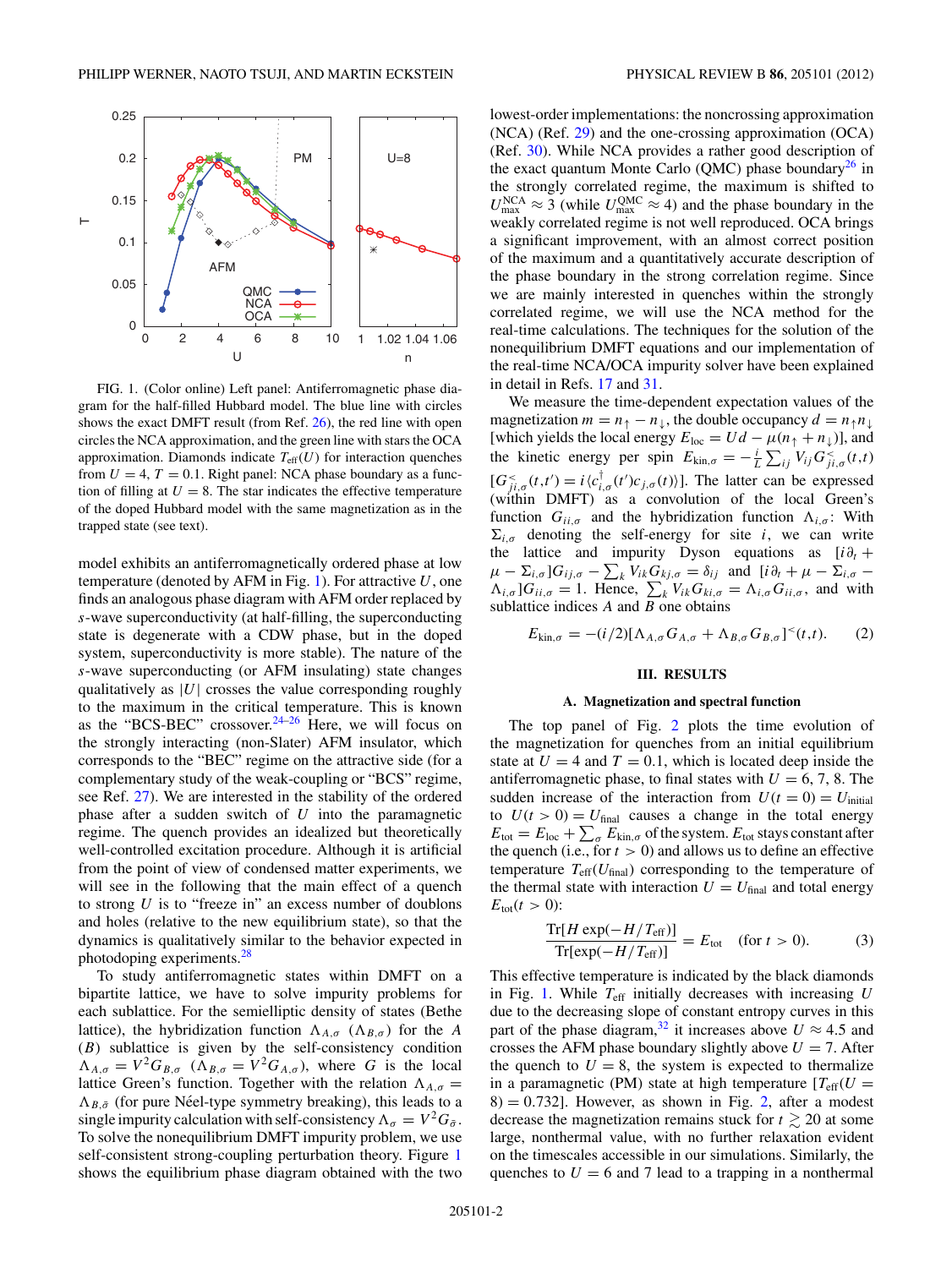<span id="page-2-0"></span>

FIG. 2. (Color online) Top panel: Time evolution of the magnetization for quenches from  $T = 0.1$  and  $U = 4$  to  $U = 6, 7$ , and 8. The effective temperatures after these quenches are  $T_{\text{eff}} = 0.113, 0.124$ and  $T = 0.732$ , respectively, and the arrows indicate the corresponding thermal values of the magnetization. Inset: Same data on a different scale. Bottom panel: Time evolution of  $A(\omega, t)$  for the minority spin after a quench from  $T = 0.1$  and  $U = 4$  to  $U = 8$ , and comparison to the thermal result (dashed). The pink curve  $(t = 18)$  corresponds to the spectral function of the long-lived nonthermal state.

state, as is evident from the comparison to the thermal value of the magnetization (arrows). While the transient dynamics also shows interesting behavior, in particular slow oscillations in the amplitude of the order parameter (with period  $\approx$ 10), with superimposed rapid 1*/U* modulations (see inset of Fig. 2), we will focus in this paper on the trapping phenomenon and the nature of the long-lived nonthermal state.

To further characterize this state, we compute a timeresolved "spectral function"  $A(\omega, t)$  from the Fourier transform of the retarded Green's function  $G^{\text{ret}}(t,t') = -i\Theta(t - t')$  $t'$ ) $\langle \{c(t), c^{\dagger}(t')\} \rangle$ :

$$
A(\omega, t) = -\frac{1}{\pi} \text{Im} \int_{t}^{\infty} dt' e^{i\omega(t'-t)} G^{\text{ret}}(t', t). \tag{4}
$$

This function is plotted for the minority spin in Fig. 2, for the quench from  $U = 4$ ,  $T = 0.1$  to  $U = 8$ . While the red curve  $(t = 0)$  should not be confused with the spectral function of the initial equilibrium state, it exhibits Hubbard bands with pronounced spin-polaron peaks, as is typical for the AFM insulator. $33$  Consistent with the top panel of Fig. 2, the spin imbalance shrinks from  $t = 0$  to  $t \approx 18$  and then becomes time independent for larger *t*. The spectral function of the trapped nonthermal state still features spin-polaron peaks, in contrast to the thermal spectral function at  $T_{\text{eff}} = 0.732$  (dashed lines). We conclude that despite the strong excitation of the system and the large amount of energy injected by the quench from  $U = 4$  to  $U = 8$ , the antiferromagnetic order does *not* melt rapildy; instead, the system is trapped in a long-lived state with large magnetization, and with the typical spectral features of a magnetically ordered state.

### **B. Double occupancy**

To understand the nature of this trapped state and the reason for its robustness, we consider the time evolution of the average number of doubly occupied sites. The top left panel of Fig. 3 shows the result for the quench from  $U = 4$ ,  $T = 0.1$  to  $U = 8$ . There is a complicated transient regime (with  $1/U$ oscillations) up to  $t \approx 20$  in which the double occupancy decreases from about 0*.*044 to 0*.*021. At longer times, the double occupancy is stuck at 0*.*021, even though the expected thermal value is 0*.*0115 and thus almost a factor of 2 lower. This finding is consistent with theoretical and experimental studies of cold-atom systems,[34](#page-6-0) and with a previous investigation of pump-excited paramagnetic Mott insulators $19$  which show



FIG. 3. (Color online) Time evolution of the double occupancy  $(n_1 n_1)(t)$  for the quench from  $U = 4$ ,  $T = 0.1$  to  $U = 8, 3, 2.5, 2$ (clockwise from the top left) and comparison to the thermal result (black arrow). The right panels show a narrow window around the thermal value and (as dashed line) an exponential fit to the long-time behavior. The left-pointing arrows in the left panels show the initial value of the double occupancy.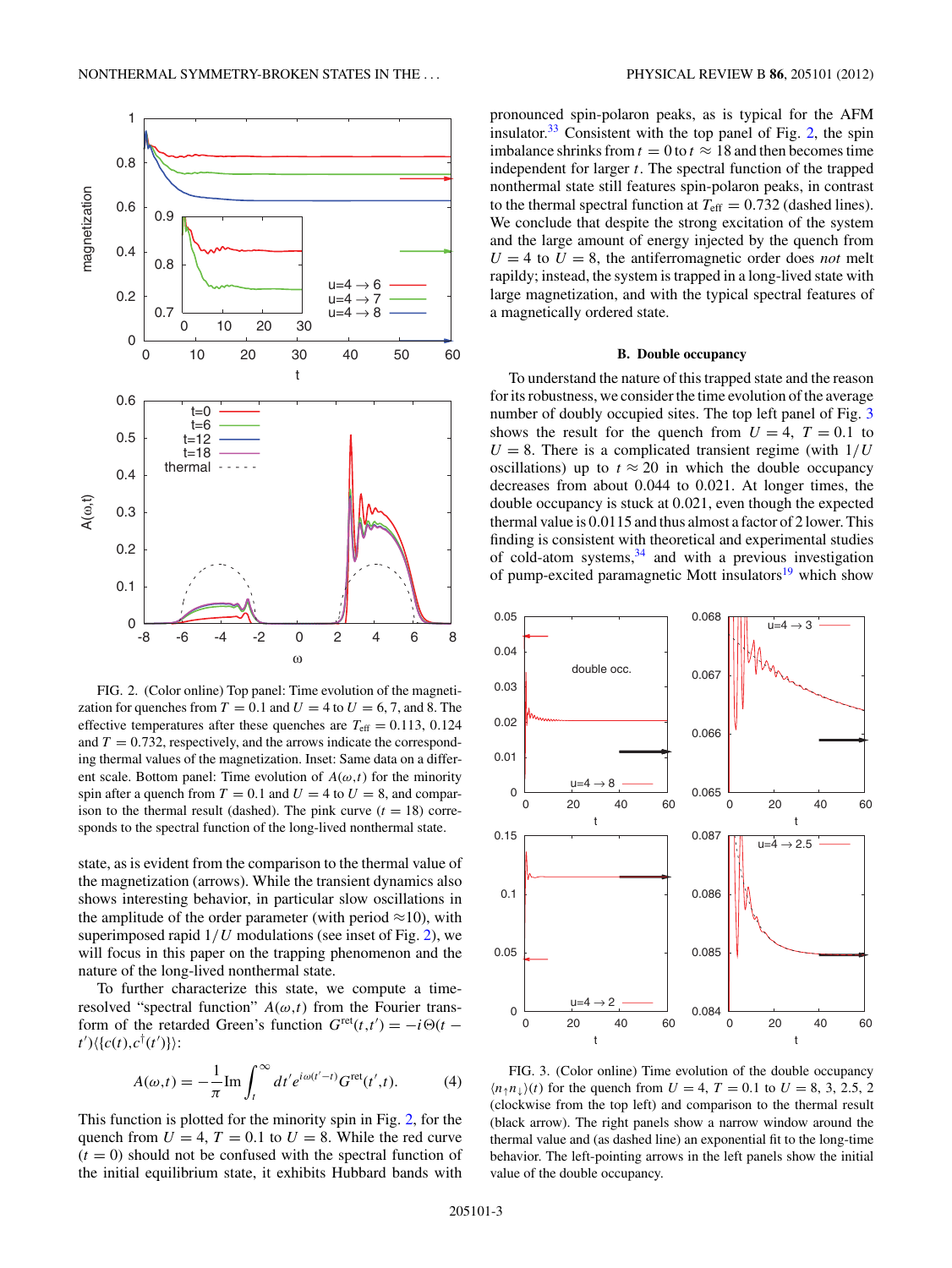that the relaxation time of doublons grows exponentially with *U*, leading (at large *U*) to a trapping in a nonthermal state characterized by a fixed number of doublons.

Indeed, if one quenches to smaller interaction, the relaxation time decreases and eventually becomes measurable on the timescales accessible in the simulations (right-hand panels of Fig. [3\)](#page-2-0). We have fitted the long-time behavior of the double occupancy with an exponential function decaying onto the thermal value and thus extracted the relaxation times  $\tau \approx 400$ for quenches from  $T = 0.1$ ,  $U = 4$  to  $U = 3.5$ ,  $\tau \approx 47$  ( $U =$ 3), and  $\tau \approx 7.8$  ( $U = 2.5$ ). The *U* dependence of the relaxation time agrees with the analytical formula<sup>34</sup>  $\tau = Ae^{\alpha(U/2)\ln(U/2)}$ , with  $A = 0.165$  and  $\alpha = 5.6$ . For the paramagnetic phase studied in Ref. [19,](#page-6-0) a smaller coefficient *α* was found, but due to the tails in the Gaussian DOS used there, the results can not be directly compared by rescaling the hopping.

Around  $U = 2$ , the relaxation becomes so fast that the system already thermalizes within the time of the initial transient (bottom left panel of Fig. [3\)](#page-2-0). This finding of a qualitatively different relaxation pathway and fast thermalization at intermediate coupling is consistent with the results of Ref. [19](#page-6-0) for pump excitations of the paramagnetic Mott insulator, and also with the result of Ref. [16](#page-6-0) for interaction quenches from a noninteracting initial state.

#### **C. Comparison to a doped state**

The trapping of the double occupancy is well understood in the strong-coupling limit: For  $U \gg V$ , a unitary Schrieffer-Wolff transformation *e<sup>S</sup>* can be constructed order-by-order in  $V/U$ , such that successively terms of all orders in  $V/U$ are removed from the commutator  $[e^{-S}He^{S}, d]$ , and hence  $\overline{d} = e^{S}de^{-S}$  is conserved on exponentially long times.<sup>35</sup> At second order, and after projection to  $\bar{d} = 0$ , one would obtain the *t*-*J* model, but here we encounter a more general situation, with  $d > 0$ . One can consider *d* as a rigorous definition of the number of free doublons, which differs from *d* by quantum fluctuations  $[S,d] + \cdots = \mathcal{O}(V/U)$  (even in the Mott insulator at  $T = 0$ , where  $\bar{d} = 0$ ). The initial very fast drop of  $d(t)$  on the timescale of a few inverse hoppings (Fig. [3\)](#page-2-0) is thus related to the reduction of quantum fluctuations due to the increase of *U*, or equivalently, a strengthening of the local moments. Because the quench is faster than the timescale of a quantum fluctuation, quantum fluctuations are transformed into real doublon and hole excitations with a certain amplitude. This gives rise to a nonzero  $\bar{d}$  for  $t > 0$ , and the stability of  $\bar{d}$  on exponentially long times prevents the system from thermalization. The argument suggests that both the properties of the trapped magnetic states and the melting of the antiferromagnetic order can be related to the presence of injected free doublons and holes. To further support this fact, it is useful to take a closer look at the spectral function.

In Fig. 4, we compare the spectral function of the trapped state  $(t = 18)$  to equilibrium spectral functions of an infinitesimally doped *t*-*J* model with  $J = 4t^2/U$  and identical magnetization, as well as to a doped AFM Mott insulator. The spectral function for one hole in the *t*-*J* model can be computed exactly within DMFT. $36,37$  The top panel of Fig. 4 reveals a good agreement of this *t*-*J* result and the spectral function of the half-filled Hubbard model at  $U = 8$ , which



FIG. 4. (Color online) Comparison of the spectral function  $A(\omega, t = 18)$  of the trapped state after the quench from  $U = 4$ ,  $T = 0.1$  to  $U = 8$  (bold red line) to the minority-spin spectral function of a half-filled Hubbard model with  $T = 0.0986$  and to an infinitesimally doped *t*-*J* model with  $J = 4t^2/U = 0.5$  (top panel). The blue curve in the bottom panel corresponds to a doped Hubbard model with  $T = 0.0917$  and chemical potential chosen such that the magnetization and double occupancy of the trapped state are reproduced. (The *t*-*J* and doped Hubbard spectra are shifted by +4*.*2 and +2*.*4, respectively.)

shows that  $U = 8$  is in the *t*-*J* limit, and that the NCA solution of the Hubbard model in this interaction regime is reliable. (At nonzero temperature, the spectral functions of the half-filled and infinitesimally doped Hubbard model are identical.) The temperature  $T = 0.0986$  of the half-filled Hubbard model has been adjusted such that the magnetization corresponds to that of the trapped state, while the *t*-*J* spectrum has been rescaled by  $(1 + m)/2 = 0.815$ , and the *t*-*J* spectrum has been shifted on the frequency axis by +4*.*2.

The figure also shows that the equilibrium results do not very well reproduce the peak structures in the spectral function of the trapped state. The first peak near the gap edge is more prominent, while the higher-energy peaks are smeared out. According to the above strong-coupling argument, the trapped state might be close to an equilibrium state with additional free doublons and holes. Such a state with doublons and holes is not accessible in thermal equilibrium within the Hubbard model. In the paramagnetic case and at low energies, its properties are different from a chemically doped state at the same doping.<sup>[38](#page-6-0)</sup> Nevertheless, because the interaction of doublons with other doublons is very different from the interaction of doublons with holes, one may assume that the main correction to the spectral function at positive energies (i.e., for inserting a doublon) is due to the presence of other free doublons, which motivates a comparison of the spectral function of the trapped state to an electron-doped equilibrium state. We determined the doping level ( $n = 1.010$ ) and temperature ( $T = 0.0917$ ) of the equilibrium Hubbard model such that the magnetization and double occupancy of the trapped state is reproduced. The corresponding point in the *T* -versus-filling phase diagram (right-hand panel of Fig. [1\)](#page-1-0) is indicated by the black star symbol. The bottom panel of Fig. 4 shows that the spectral function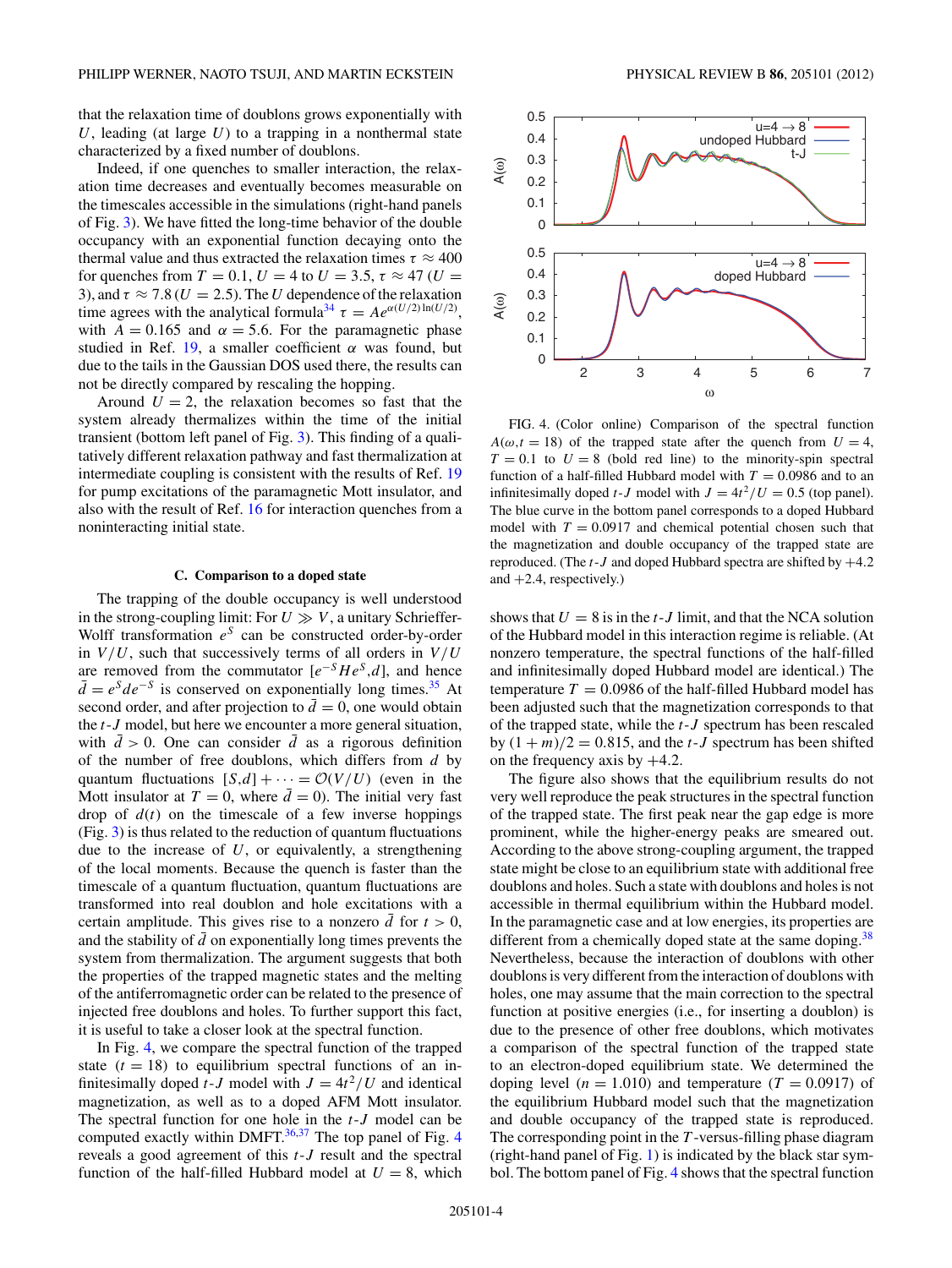of this doped Hubbard model (shifted on the frequency axis by +2*.*4) is much closer to that of the trapped state. In particular, the dominant first peak is well reproduced, while the damping of the peaks at higher energies is still not strong enough. This may be due to the missing interaction with holons.

#### **D. Occupation function**

Our results suggest that the trapped state is essentially an AFM Mott insulator with simultaneous electron and hole doping, comparable to a state that can be prepared by "photodoping.["39,40](#page-6-0) The doping level is determined by the density of trapped doublons and holons and the effective temperature is determined by the trapped magnetization. In particular, the effective temperature of the trapped state after a quench from  $U = 4$ ,  $T = 0.1$  to  $U = 8$  is apparently below the Néel temperature  $T_N^{\text{doped}}$  of this photodoped state. This remarkable fact must be the result of "entropy cooling": the reduction in the magnetization from 0*.*85 to 0*.*63 releases a lot of entropy and this in turn keeps the trapped state below its Néel temperature. Evidence for the cooling effect is provided by the occupied density of states

$$
A^{<}(\omega,t) = \frac{1}{\pi} \text{Im} \int_{t}^{\infty} dt' e^{i\omega(t'-t)} G^{<}(t',t), \tag{5}
$$

which corresponds to a time-resolved photoemission spectrum for a quasi-steady state (see Fig. 5). Since doublons and holes are inserted locally, they initially have a large kinetic energy, which leads to a broad distribution of the weight of  $A<sup><</sup>(\omega,t)$  in the upper Hubbard band. While the magnetization is decreasing, the weight becomes concentrated at low frequencies (near the lower band edge), indicating that doublons and holes are being cooled by exchanging energy with the spin background. This is in contrast to a quench in the paramagnetic phase, after which the occupation is not redistributed in time,  $19$  because



FIG. 5. (Color online) Time evolution of  $A<sup>{\sim}(\omega,t)</sup>$  for a quench from  $U = 4$ ,  $T = 0.1$  to  $U = 8$ . While the occupied states rapidly accumulate at the lower band edge in the AFM calculation, the occupation is nearly time independent in the PM case. The curves are slightly broadened by introducing a Gaussian factor  $e^{-\alpha(t-t')^2}$  in the integrand of Eq. (5), which ensures a smooth cutoff of the upper integration limit.



FIG. 6. (Color online) Time evolution of the magnetization (top left panel) and double occupancy (top right panel) for quenches from indicated initial  $U, T = 0.1$  to  $U = 8$ . The bottom panel shows the inverse of the relaxation time *τ* as a function of initial *U*.

within DMFT the spin background of the paramagnetic state is completely disordered (no short-range correlations) and hence does not allow energy exchange with doublons and holes.

If the interpretation of entropy cooling is correct, one should be able to observe the transition of the trapped state from below  $T_N^{\text{doped}}$  to above  $T_N^{\text{doped}}$  in the nonequilibrium dynamics by changing the initial density of doublons and holes  $(T_N^{\text{doped}})$ decreases with doping, see right-hand panel of Fig. [1\)](#page-1-0). Indeed, as illustrated in Fig. 6, the magnetization decays to zero exponentially for quenches from  $U_{initial} \lesssim 3.25$ ,  $T = 0.1$  to  $U = 8$ , while the system is trapped in magnetized states for quenches from  $U_{initial} \gtrsim 3.25$ ,  $T = 0.1$ . A smaller initial *U* means a larger number of doublons and holes in the initial state, and thus also a larger doping of the effective photodoped state. In other words, around  $U_{initial} = 3.25$ , the effective photodoped state crosses  $T_N$ . But, even for  $U_{initial} < 3.25$ , where the AFM order decays to zero exponentially after the quench, the system is still trapped for very long times in a nonthermal state, as can be seen for example by comparing the double occupancy in the trapped state to the thermal value (top right panel of Fig. 6). The trapped state still corresponds to a photodoped state, but now at an effective temperature above  $T_N^{\text{doped}}$ . In this context, it is also interesting to look at the timescale  $\tau$  for melting of the antiferromagnetic order, which diverges like  $\tau^{-1} \propto U - U_c$ close to the transition (bottom panel of Fig. 6). This divergence resembles the critical slowing down at the equilibrium phase transition, which is related to the divergence of correlation times in equilibrium.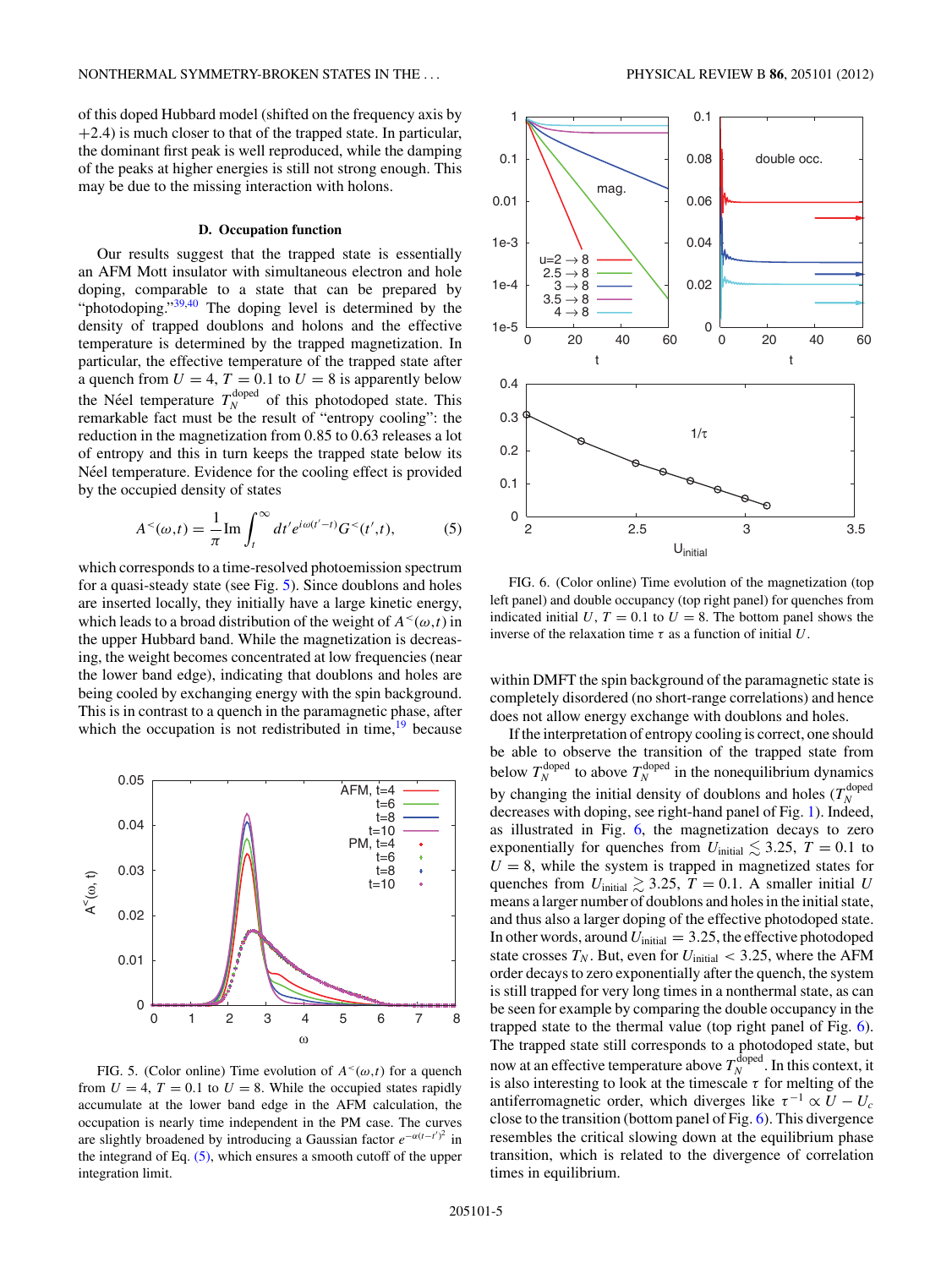# **E. Implications for superconducting states**

<span id="page-5-0"></span>Finally, let us comment on implications of these results for other symmetry-broken states, in particular, *s*-wave superconductivity (SC). As mentioned in the Introduction, the AFM phase of the half-filled repulsive Hubbard model can be mapped onto the *s*-wave SC phase in the half-filled attractive model. The mapping is a particle-hole transformation for the up spin on the bipartite lattice:  $c_{i\uparrow} \rightarrow \tilde{c}_{i\uparrow}^{\dagger}$  for  $i \in A$ ,  $c_{i\uparrow} \rightarrow -\tilde{c}_{i\uparrow}^{\dagger}$ for  $i \in B$ , where *A* and *B* are sublattice indices.<sup>41</sup> Applying this transformation to the repulsive model yields an attractive Hubbard model with  $\tilde{U} = -U$ . A photodoped antiferromagnet with doublons and holes transforms into a superconducting or charge-ordered state with an enhanced number of unpaired electrons. Our finding of long-lived nonthermal AFM states in the repulsive model therefore implies the existence of similar long-lived nonthermal SC states after quenches within the strongly interacting regime on the attractive side. The similarity of the trapped AFM state to a photodoped Mott insulator in turn suggests that a similar trapped SC state should appear after a photoinduced pair breakup in the strongly interacting attractive regime. The stability of this nonthermal SC is then linked to the slow recombination of unpaired electrons.

While it is clear that our simple model (with *s*-wave superconductivity) and the single-site DMFT formalism are in many respects not appropriate to describe the complicated physics of underdoped cuprates, one can speculate that some of the physics discussed in this paper may be at play in the recently reported experiment by the Cavalleri group, $10$  where a photoinduced transient SC state in a cuprate material was found to be stable for several tens of picoseconds, and thus much longer than the light-pulse which stimulated apical oxygens and (by a yet unknown mechanism) induced the SC state.

## **IV. CONCLUSIONS**

We have used the nonequilibrium DMFT formalism in combination with a NCA impurity solver to compute the time evolution of the antiferromagnetic order parameter in the strongly interacting Hubbard model, after a quench of the interaction parameter. Just as in the paramagnetic case,<sup>[17](#page-6-0)</sup> the system does not thermalize rapidly after the quench due to the long recombination time for doublons and holes. When the density of these excess doublons and holes is sufficiently low, the nonthermal transient state after the quench can exhibit antiferromagnetic order, with spectral features characteristic of a (doped) antiferromagnetic state, despite a strong heating effect, which will eventually lead to a thermalization of the system in a high-temperature paramagnetic state. The longlived, nonthermal antiferromagnetic state may be considered a manifestation of a "dark state," which does not exist in equilibrium, but can be induced by a suitable perturbation of the system. The observed behavior is very different from that of the antiferromagnetic Hubbard model at weak coupling, $27$ where doublons and holes are no longer stable, but qualitative features of the nonthermal Hartree solution are found to persist up to rather large values of the interaction.

While the interaction quench is convenient from a computational point of view, the main effect which we exploited in this study is the creation and freezing of excess doublons and holes in a strongly interacting antiferromagnetic insulator. Such charge carriers may be produced experimentally through photoexcitation. In connection with photodoping experiments, it is also relevant to note that the interaction with the antiferromagnetic background allows a rapid cooling of the excess doublons (within the doublon band), in contrast to the paramagnetic case where the distribution of excited carriers relaxes very slowly.

We have discussed the implications of our results for the possible observation of nonthermal superconducting states in strongly correlated systems. Long-lived, nonthermal symmetry broken states which are stabilized by the exponentially long lifetime of doublons should also affect the relaxation dynamics in other strongly correlated, long-range-ordered systems, such as CDW compounds. It might be particularly interesting to consider situations where different ordered phases compete or coexist and study the response to external perturbations. Finally, concerning the time evolution in antiferromagnetic insulators, it has recently been suggested that spin-polaron peaks are visible in the optical spectra of certain strongly correlated compounds, such as  $LaSrMnO<sub>4</sub>.<sup>33</sup>$  $LaSrMnO<sub>4</sub>.<sup>33</sup>$  $LaSrMnO<sub>4</sub>.<sup>33</sup>$  If this is indeed the case, then it might be possible to identify the nonthermal antiferromagnetic state (after photoexcitation) from signatures in a time-resolved photoemission spectrum.

### **ACKNOWLEDGMENTS**

We thank H. Aoki, A. Georges, A. Lichtenstein, J. Mentink, A. J. Millis, and T. Oka for stimulating discussions. The calculations were run on the Brutus cluster at ETH Zurich. We acknowledge support from the Swiss National Science Foundation (Grant No. PP0022-118866) and FP7/ERC starting Grant No. 278023.

- <sup>1</sup>A. L. Cavalieri, N. Müller, Th. Uphues, V. S. Yakovlev, A. Baltuka, B. Horvath, B. Schmidt, L. Blümel, R. Holzwarth, S. Hendel, M. Drescher, U. Kleineberg, P. M. Echenique, R. Kienberger, F. Krausz, and U. Heinzmann, [Nature \(London\)](http://dx.doi.org/10.1038/nature06229) **449**, 1029 (2007). <sup>2</sup>E. Beaurepaire, J.-C. Merle, A. Daunois, and J.-Y. Bigot, *[Phys. Rev.](http://dx.doi.org/10.1103/PhysRevLett.76.4250)* Lett. **76**[, 4250 \(1996\).](http://dx.doi.org/10.1103/PhysRevLett.76.4250)
- <sup>3</sup>L. Perfetti, P. A. Loukakos, M. Lisowski, U. Bovensiepen, H. Berger, S. Biermann, P. S. Cornaglia, A. Georges, and M. Wolf, Phys. Rev. Lett. **97**[, 067402 \(2006\).](http://dx.doi.org/10.1103/PhysRevLett.97.067402)
- 4L. Perfetti, P. A. Loukakos, M. Lisowski, U. Bovensiepen, M. Wolf, H. Berger, S. Biermann, and A. Georges, [New J. Phys.](http://dx.doi.org/10.1088/1367-2630/10/5/053019) **10**, 053019 [\(2008\).](http://dx.doi.org/10.1088/1367-2630/10/5/053019)
- 5J. C. Petersen, S. Kaiser, N. Dean, A. Simoncig, H. Y. Liu, A. L. Cavalieri, C. Cacho, I. C. E. Turcu, E. Springate, F. Frassetto, L. Poletto, S. S. Dhesi, H. Berger, and A. Cavalleri, [Phys. Rev.](http://dx.doi.org/10.1103/PhysRevLett.107.177402) Lett. **107**[, 177402 \(2011\).](http://dx.doi.org/10.1103/PhysRevLett.107.177402)
- 6S. Hellmann, M. Beye, C. Sohrt, T. Rohwer, F. Sorgenfrei, H. Redlin, M. Kalläne, M. Marczynski-Bühlow, F. Hennies,